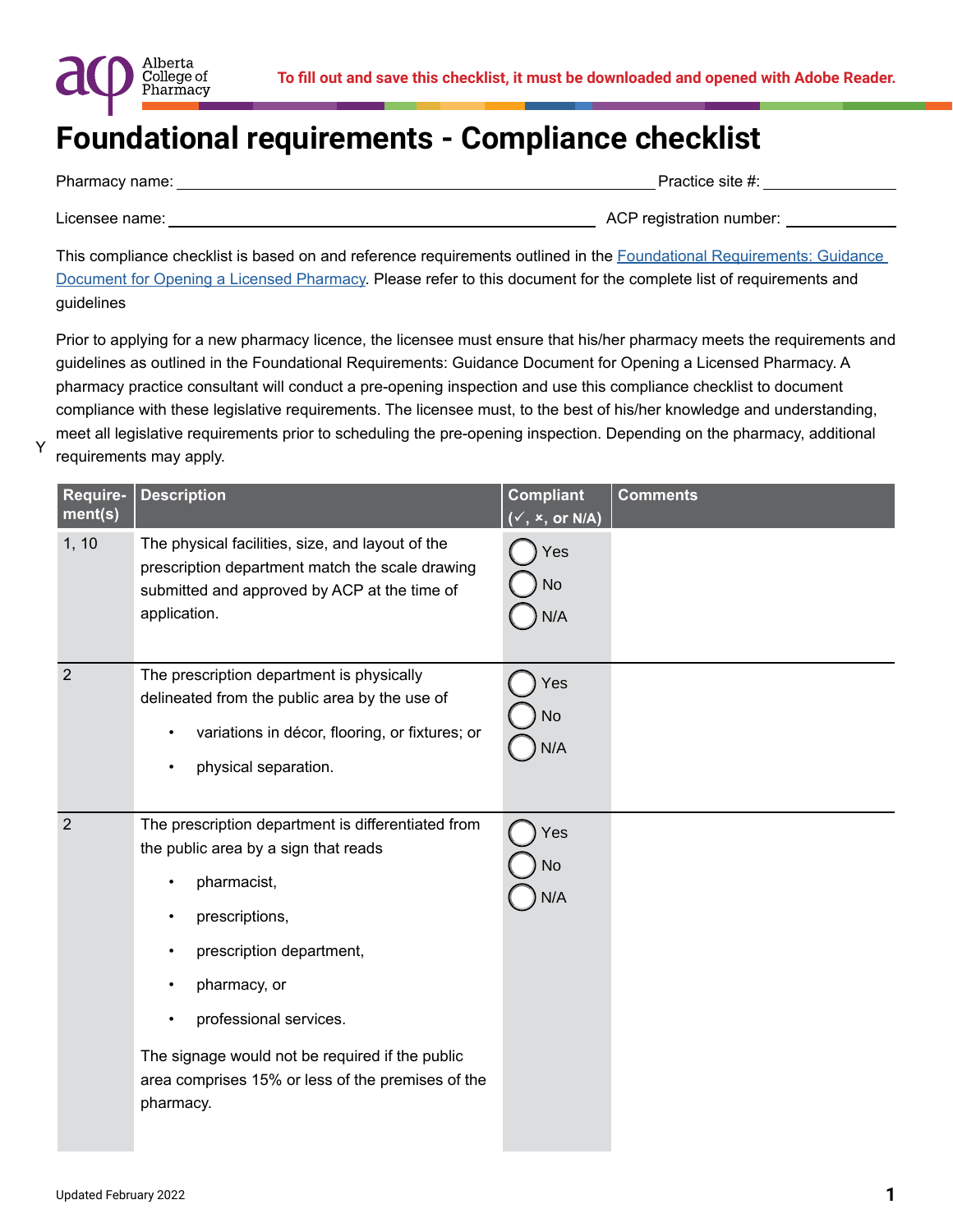| Require-<br>ment(s) | <b>Description</b>                                                                                                                                                                                                                                                                                                                                                                                                                  | <b>Compliant</b><br>$(\checkmark, x, or N/A)$ | <b>Comments</b> |
|---------------------|-------------------------------------------------------------------------------------------------------------------------------------------------------------------------------------------------------------------------------------------------------------------------------------------------------------------------------------------------------------------------------------------------------------------------------------|-----------------------------------------------|-----------------|
| 3                   | The prescription department has security systems<br>and procedures, including security systems and<br>procedures for information technology, to ensure<br>protection against theft, diversion, and<br>tampering with drugs/health care products;<br>and<br>that unauthorized individuals do not obtain<br>access to drugs or to patient information.<br>The dispensary is only accessible to personnel<br>approved by the licensee. | Yes<br>No<br>N/A                              |                 |
| $\overline{4}$      | The dispensary, scheduled drugs (including<br>Schedule 3), and patient records are secure from<br>unauthorized personnel and locked up<br>appropriately when the pharmacy is closed. If<br>applicable, the pharmacy operates as a lock and<br>leave pharmacy.                                                                                                                                                                       | Yes<br>No<br>N/A                              |                 |
| 5                   | The prescription department has adequate lighting,<br>ventilation, and humidity and temperature control.                                                                                                                                                                                                                                                                                                                            | Yes<br><b>No</b><br>N/A                       |                 |
| $6\phantom{1}6$     | The prescription department has the proper storage<br>facilities to ensure that the quality and integrity of<br>drugs and health care products are maintained.                                                                                                                                                                                                                                                                      | Yes<br><b>No</b><br>N/A                       |                 |
| $\overline{7}$      | Drugs will be kept in the appropriate locations<br>within the prescription department, having regard<br>for their scheduling under Part 4 of the Pharmacy<br>and Drug Act.                                                                                                                                                                                                                                                          | Yes<br>No<br>N/A                              |                 |
| $\boldsymbol{8}$    | The prescription department is maintained in a<br>clean and orderly condition.                                                                                                                                                                                                                                                                                                                                                      | Yes<br>No<br>N/A                              |                 |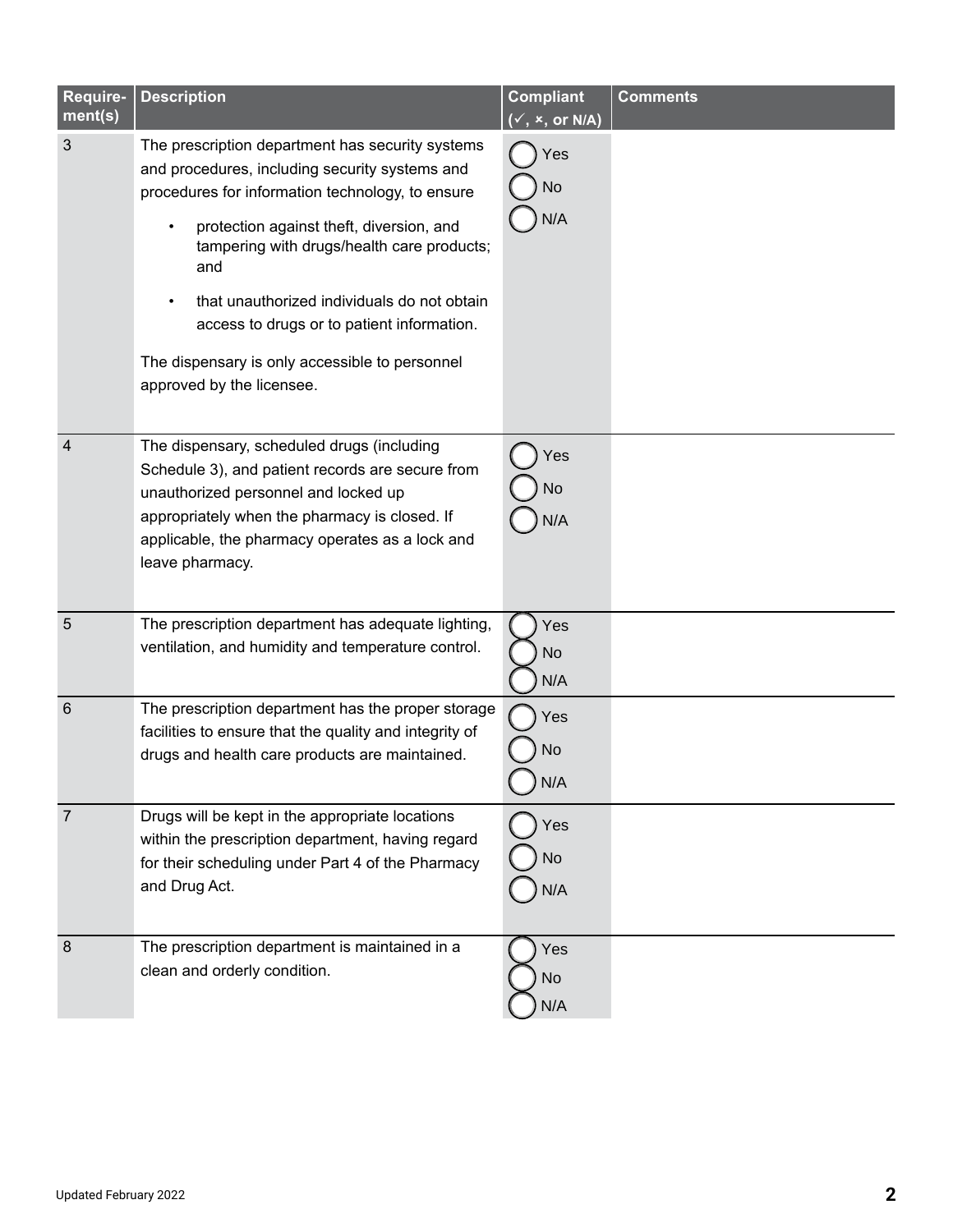| Require-<br>ment(s) | <b>Description</b>                                                                                                                                                                                                                                                                                                                                                                                                                                                                                                                                                                                                                        | <b>Compliant</b><br>(v, x, or N/A) | <b>Comments</b> |
|---------------------|-------------------------------------------------------------------------------------------------------------------------------------------------------------------------------------------------------------------------------------------------------------------------------------------------------------------------------------------------------------------------------------------------------------------------------------------------------------------------------------------------------------------------------------------------------------------------------------------------------------------------------------------|------------------------------------|-----------------|
| 9                   | The following signs are posted in the pharmacy:<br>Pharmacy licence in a conspicuous public<br>$\bullet$<br>part of the pharmacy,<br><b>Patient Concerns poster in the prescription</b><br>$\bullet$<br>department,<br>Hours of operation at all public entrances<br>٠<br>to the pharmacy, and<br>Code of Ethics in the prescription<br>$\bullet$<br>department.<br>Council-approved signage as per SOLP<br>$4.7(e)$ .<br>For the pre-opening inspection, the pharmacy must<br>have all of the above signs posted or placeholders<br>demonstrating their final location. The pharmacy<br>licence will be mailed out once approved by ACP. | Yes<br><b>No</b><br>N/A            |                 |
| 11                  | The dispensary has a physical barrier that excludes<br>access by an unauthorized individual.                                                                                                                                                                                                                                                                                                                                                                                                                                                                                                                                              | Yes<br><b>No</b><br>N/A            |                 |
| 12                  | The dispensary has sufficient space to allow the<br>practice of pharmacy to be conducted effectively<br>and safely including<br>a semi-private area for receiving<br>prescriptions,<br>a counter with at least 1.5m <sup>2</sup> of unrestricted<br>work area for preparing drugs for<br>dispensing,<br>working aisles that are at least 90 cm wide,<br>$\bullet$<br>and<br>adequate shelf and storage space.                                                                                                                                                                                                                             | Yes<br>No<br>N/A                   |                 |
| 12                  | The dispensary has an area for compounding<br>drugs that is in accordance with the compounding<br>standards and the types of preparations and<br>compounding services that will be provided.                                                                                                                                                                                                                                                                                                                                                                                                                                              | Yes<br>No<br>N/A                   |                 |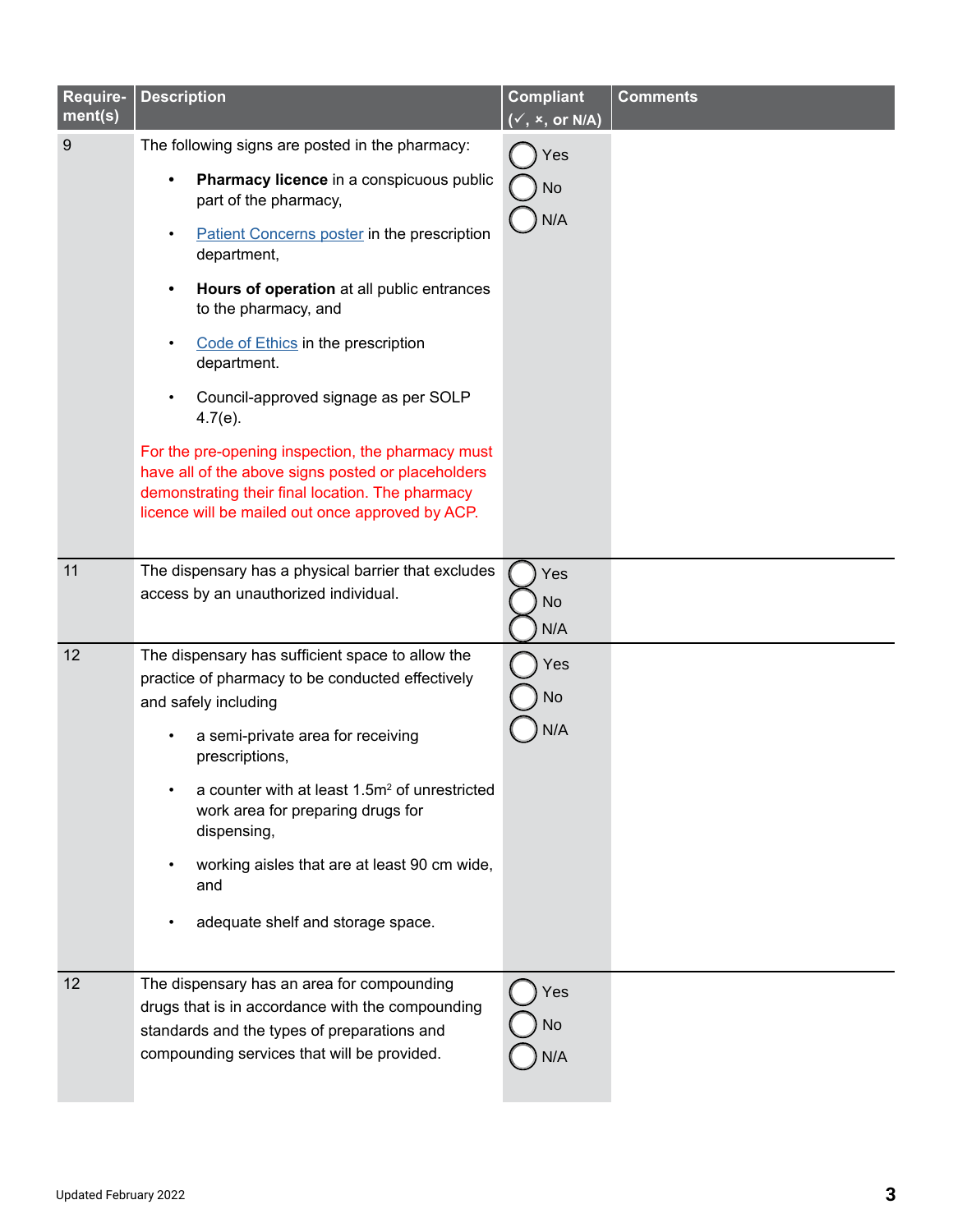| Require-<br>ment(s) | <b>Description</b>                                                                                                                                                                                                                                                                                                                                                                                                                                                              | <b>Compliant</b><br>$(\checkmark, x, or N/A)$ | <b>Comments</b> |
|---------------------|---------------------------------------------------------------------------------------------------------------------------------------------------------------------------------------------------------------------------------------------------------------------------------------------------------------------------------------------------------------------------------------------------------------------------------------------------------------------------------|-----------------------------------------------|-----------------|
| 13                  | The dispensary has a<br>refrigerator or appropriate temperature<br>controlled area,<br>a device that indicates the<br>$\circ$<br>minimum and maximum<br>temperatures reached since the<br>last reading<br>sink with hot and cold running water,<br>a metal safe that is secured in place and<br>$\bullet$<br>equipped with a time delay lock set at a<br>minimum of five minutes, or in accordance<br>with the standards, and<br>heat source for extemporaneous<br>compounding. | Yes<br>No<br>N/A                              |                 |
| 14                  | The dispensary has<br>a computer with an operating internet<br>connection that provides unrestricted<br>access to relevant health and pharmacist<br>and pharmacy technician practice<br>information required to practice according<br>to the standards,<br>a mechanism to send and receive faxes,<br>and<br>equipment to allow the pharmacy to make<br>and receive telephone calls.<br>The listed equipment must be operational for the<br>pre-opening inspection.              | Yes<br>No<br>N/A                              |                 |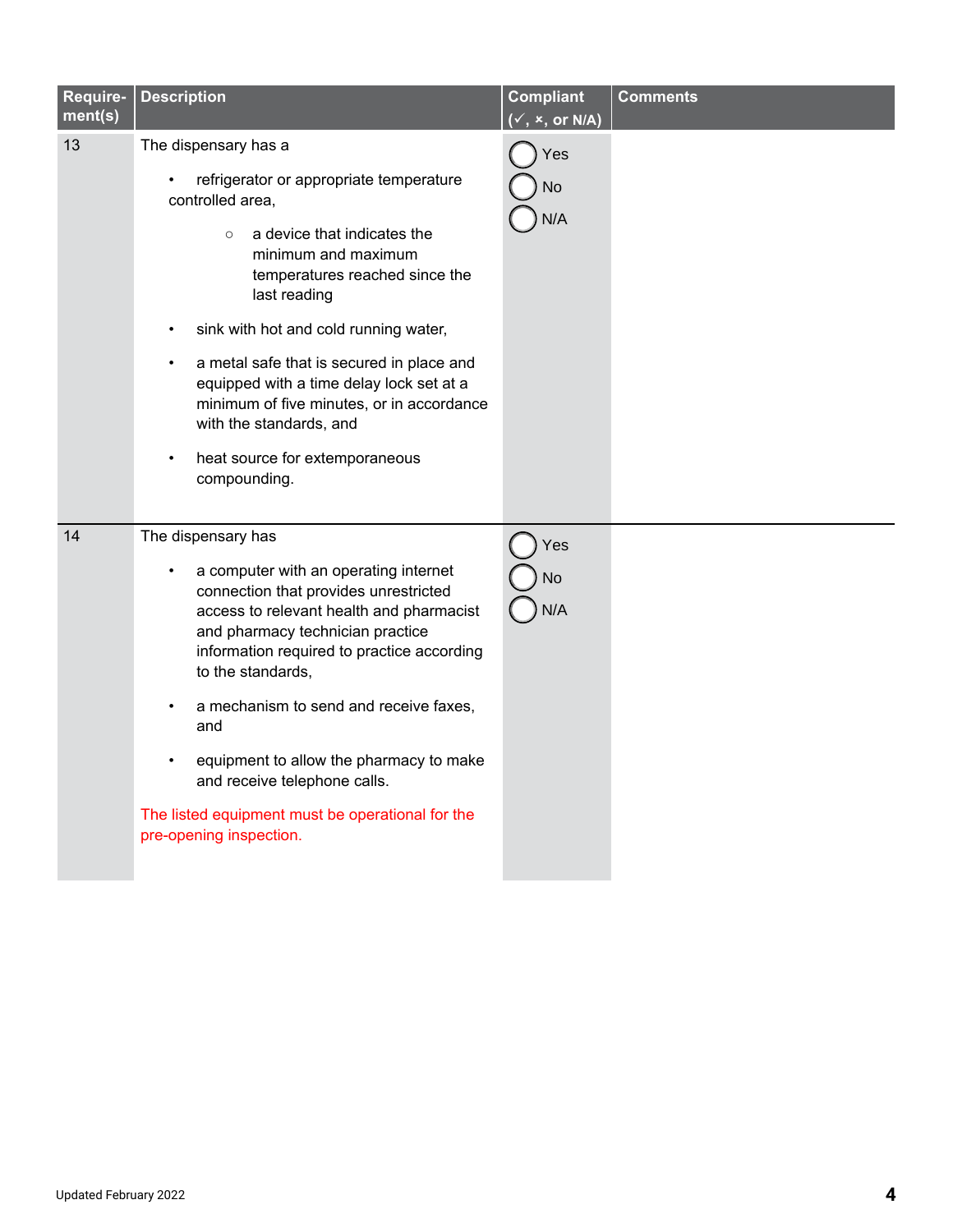| Require-<br>ment(s) | <b>Description</b>                                                                                                                                                                                                                                                                                                                                                                                                                                                                                                                                                                                                                                                                                                                                                                          | <b>Compliant</b><br>$(\checkmark, x, or N/A)$ | <b>Comments</b> |
|---------------------|---------------------------------------------------------------------------------------------------------------------------------------------------------------------------------------------------------------------------------------------------------------------------------------------------------------------------------------------------------------------------------------------------------------------------------------------------------------------------------------------------------------------------------------------------------------------------------------------------------------------------------------------------------------------------------------------------------------------------------------------------------------------------------------------|-----------------------------------------------|-----------------|
| 15                  | The dispensary has access to the Alberta Netcare<br>electronic health record system operated by Alberta<br>Health and accordingly, the computer system must<br>be able to facilitate submission of patient record<br>information to Alberta Netcare and provide<br>authorized personnel access to Alberta Netcare.<br>To satisfy this requirement at pre-opening<br>inspection, the licensee must have submitted the<br>expedited Privacy Impact Assessment (PIA)<br>requirements to the Office of the Information and<br>Privacy Commissioner (OIPC). This includes<br>the policies and procedures that support<br>Sections B and E of the OIPC PIA require<br>ments, and<br>the OIPC cover letter.<br>Both documents must be available upon request<br>during the pre-opening inspection. | Yes<br>No<br>N/A                              |                 |
| 16                  | The pharmacy has an adequate library, including all<br>required reference sources set out on the Alberta<br>College of Pharmacy's website, to which a<br>regulated member in the dispensary can have<br>immediate access to the references.                                                                                                                                                                                                                                                                                                                                                                                                                                                                                                                                                 | Yes<br>No<br>N/A                              |                 |
| 17                  | The dispensary has the following compounding and<br>dispensing equipment<br>a prescription or electronic balance with a<br>sensitivity to a minimum of 10 mg,<br>a set of metric weights or a calibration<br>weight, and<br>any other equipment required to support<br>the professional services that are provided<br>in the dispensary.                                                                                                                                                                                                                                                                                                                                                                                                                                                    | Yes<br>No<br>N/A                              |                 |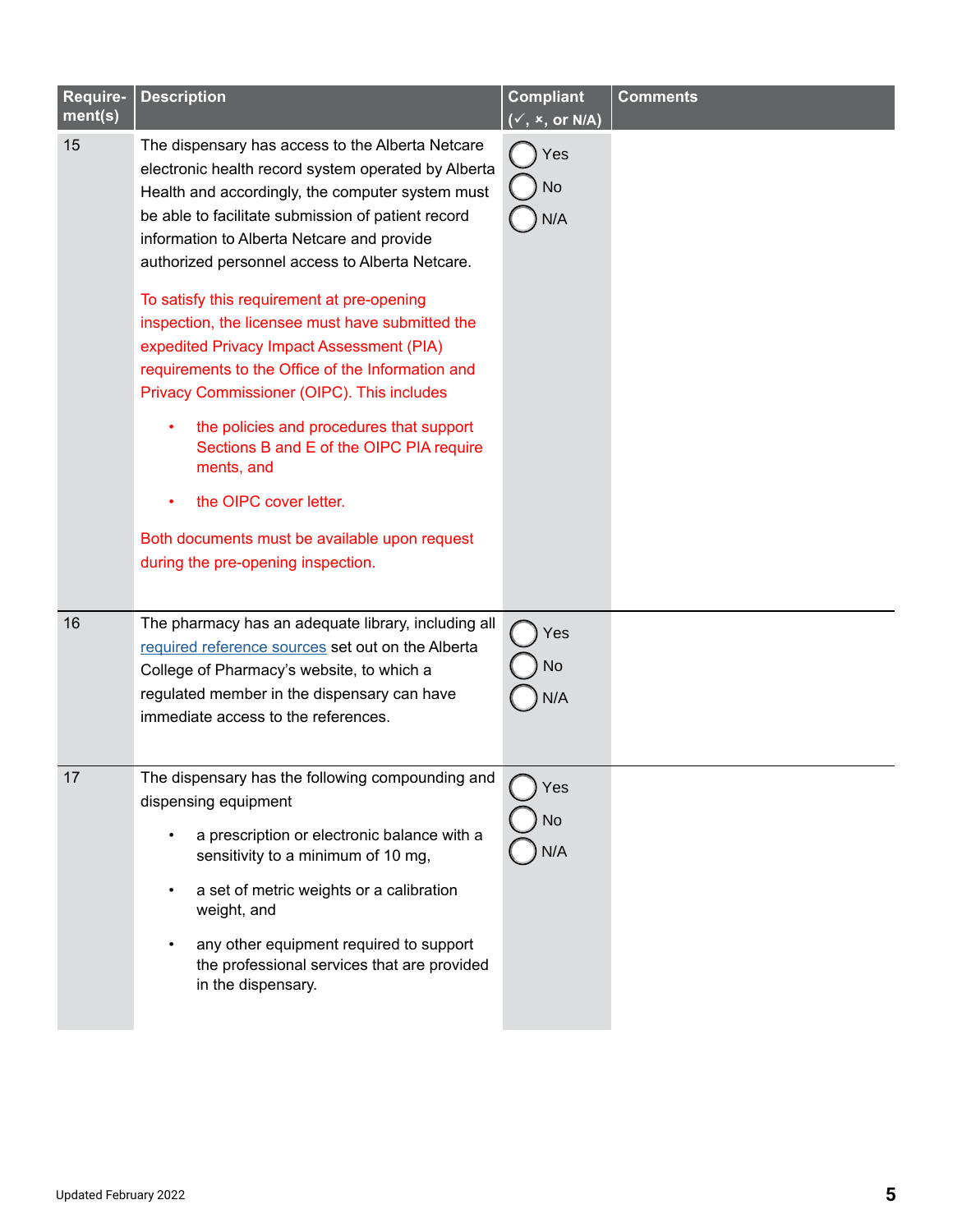| Require-<br>ment(s) | <b>Description</b>                                                                                                                                                                                                                                                                                                                                                                                                                                                                                                                                                                                                                               | <b>Compliant</b><br>$(\checkmark, x, or N/A)$ | <b>Comments</b> |
|---------------------|--------------------------------------------------------------------------------------------------------------------------------------------------------------------------------------------------------------------------------------------------------------------------------------------------------------------------------------------------------------------------------------------------------------------------------------------------------------------------------------------------------------------------------------------------------------------------------------------------------------------------------------------------|-----------------------------------------------|-----------------|
| 18                  | Drugs in the dispensary will be stored in an<br>appropriate manner and location that<br>protects the integrity, quality and safety of<br>the drugs;<br>minimizes the possibility of dispensing<br>٠<br>errors; and<br>ensures the security of the drugs against<br>theft, loss, or diversion.                                                                                                                                                                                                                                                                                                                                                    | Yes<br>No<br>N/A                              |                 |
| 19                  | The patient services area has a private or semi-<br>private area that ensures patient confidentiality.<br>This area has<br>suitable sound barriers that prevent<br>conversations from being overheard by<br>unauthorized individuals; and<br>suitable visual barriers to prevent others<br>from seeing what drug, health care prod<br>ucts, aids or devices are being provided to<br>or for the patient.<br>This area is kept free for use for communicating<br>with patients or patients' agents and must not be<br>used to store or display anything other than health<br>care products, aids, or devices or patient<br>information materials. | Yes<br>No<br>N/A                              |                 |
| 19                  | If the pharmacy provides injection services, a<br>private area is available to the patient and is clean,<br>safe, and appropriately private and comfortable for<br>the patient.                                                                                                                                                                                                                                                                                                                                                                                                                                                                  | Yes<br>No<br>N/A                              |                 |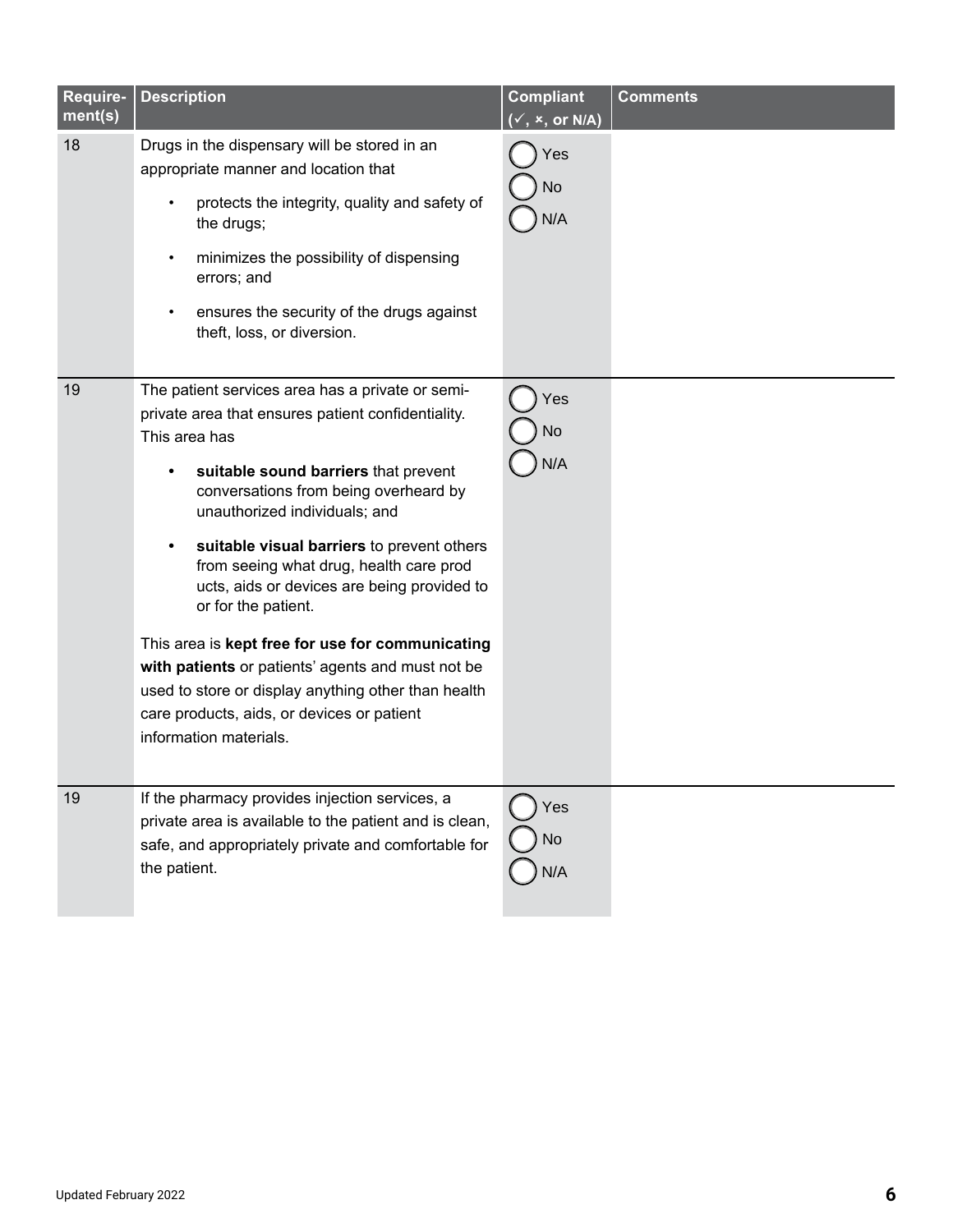| Require-<br>ment(s) | <b>Description</b>                                                                                                                                                                                                                                                                                                                                                                                                                                                                                                                                                                                                                                                                                                                               | <b>Compliant</b><br>$(\checkmark, x, or N/A)$ | <b>Comments</b> |
|---------------------|--------------------------------------------------------------------------------------------------------------------------------------------------------------------------------------------------------------------------------------------------------------------------------------------------------------------------------------------------------------------------------------------------------------------------------------------------------------------------------------------------------------------------------------------------------------------------------------------------------------------------------------------------------------------------------------------------------------------------------------------------|-----------------------------------------------|-----------------|
| 20                  | If the pharmacy has a public website, the website<br>prominently displays<br>a copy of the pharmacy licence;<br>the pharmacy's location, mailing address,<br>email address, and telephone number;<br>the licensee's name, practice permit<br>number, and business address;<br>a statement that the licensee is required to<br>provide, on the request of a patient, the<br>name and practice permit number of any<br>regulated member who provides a<br>pharmacy service to the patient or who<br>engages in the practice of pharmacy with<br>respect to a patient;<br>the proprietor's name and business<br>address;<br>if the proprietor is a corporation, the name<br>of the proprietor's representative; and<br>the Patient Concerns poster. | Yes<br><b>No</b><br>N/A                       |                 |
| 21                  | Each employee or regulated member has and<br>wears a name tag that clearly identifies whether<br>the individual is a regulated member.                                                                                                                                                                                                                                                                                                                                                                                                                                                                                                                                                                                                           | Yes<br>No<br>N/A                              |                 |
| 21                  | ACP is informed of the regulated members<br>employed at the pharmacy, including part-time,<br>temporary, and relief pharmacists and/or pharmacy<br>technicians.                                                                                                                                                                                                                                                                                                                                                                                                                                                                                                                                                                                  | Yes<br>No<br>N/A                              |                 |
| 22                  | The pharmacy has a general policies and<br>procedures manual that addresses the areas<br>outlined in ACP's Policies and Procedures Manual<br>template, and a non-sterile compounding policies<br>and procedures manual that addresses the areas<br>outlined in ACP's Non-Sterile Compounding<br>Policies and Procedures Manual template, as<br>appropriate for their pharmacy.                                                                                                                                                                                                                                                                                                                                                                   | Yes<br>No<br>N/A                              |                 |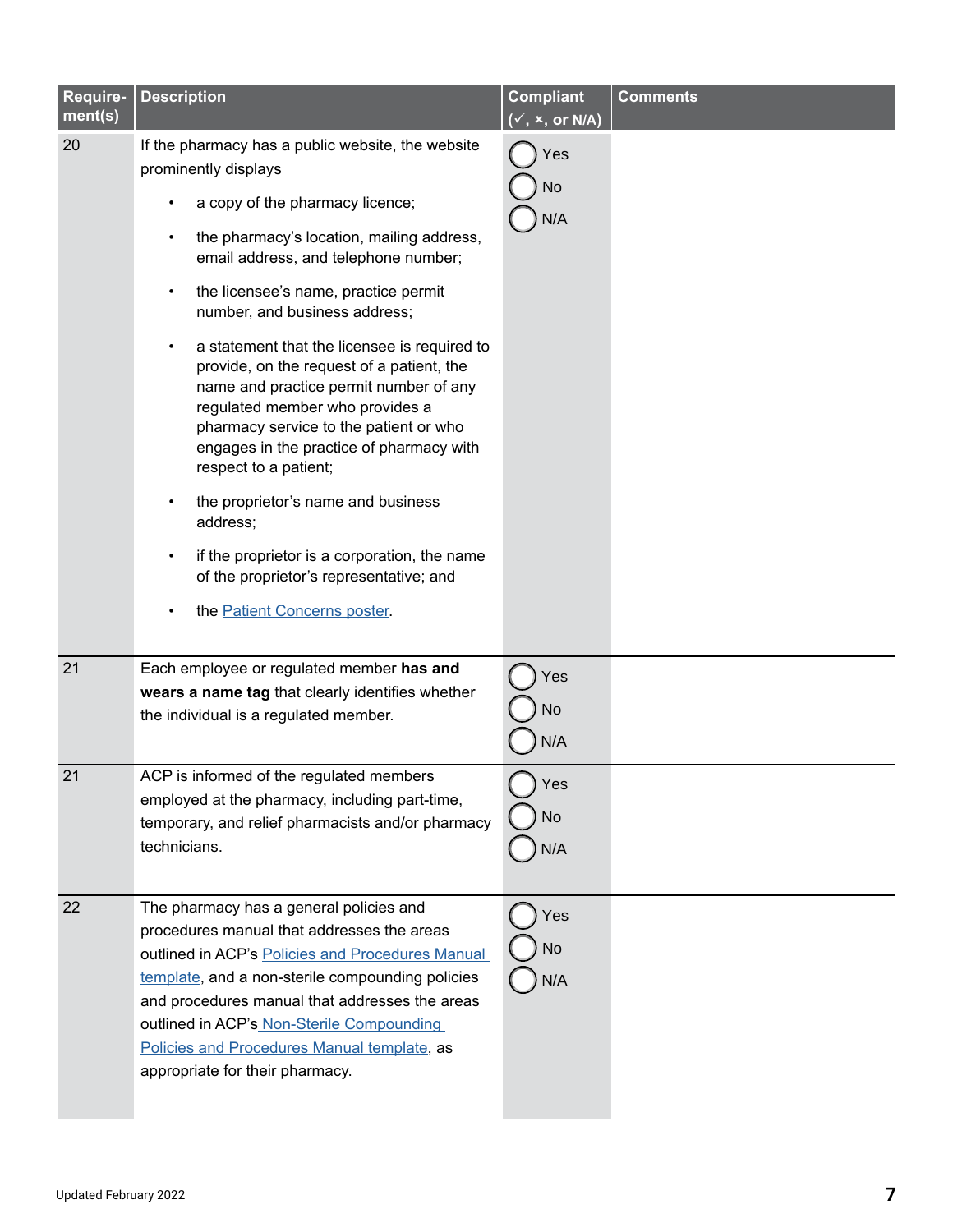| <b>Require-</b><br>ment(s) | <b>Description</b>                                                                                                                               | <b>Compliant</b><br>$\sqrt{(x^2, x^2, \text{or } N/A)}$ | <b>Comments</b> |
|----------------------------|--------------------------------------------------------------------------------------------------------------------------------------------------|---------------------------------------------------------|-----------------|
| 23                         | The pharmacy has an effective system for the<br>creation, maintenance, secure storage and<br>availability for retrieval of all required records. | Yes<br><b>No</b><br>N/A                                 |                 |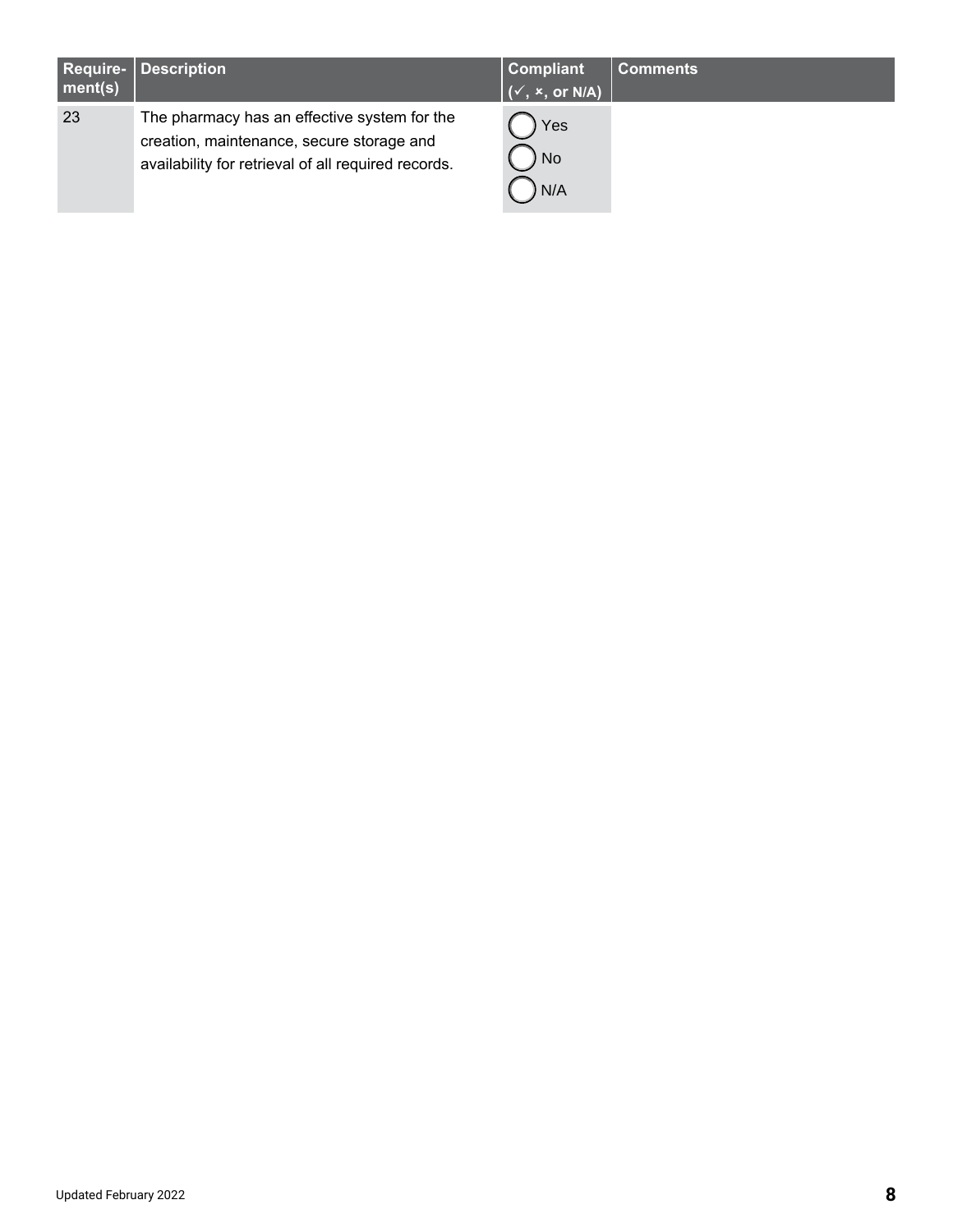**Additional comments:**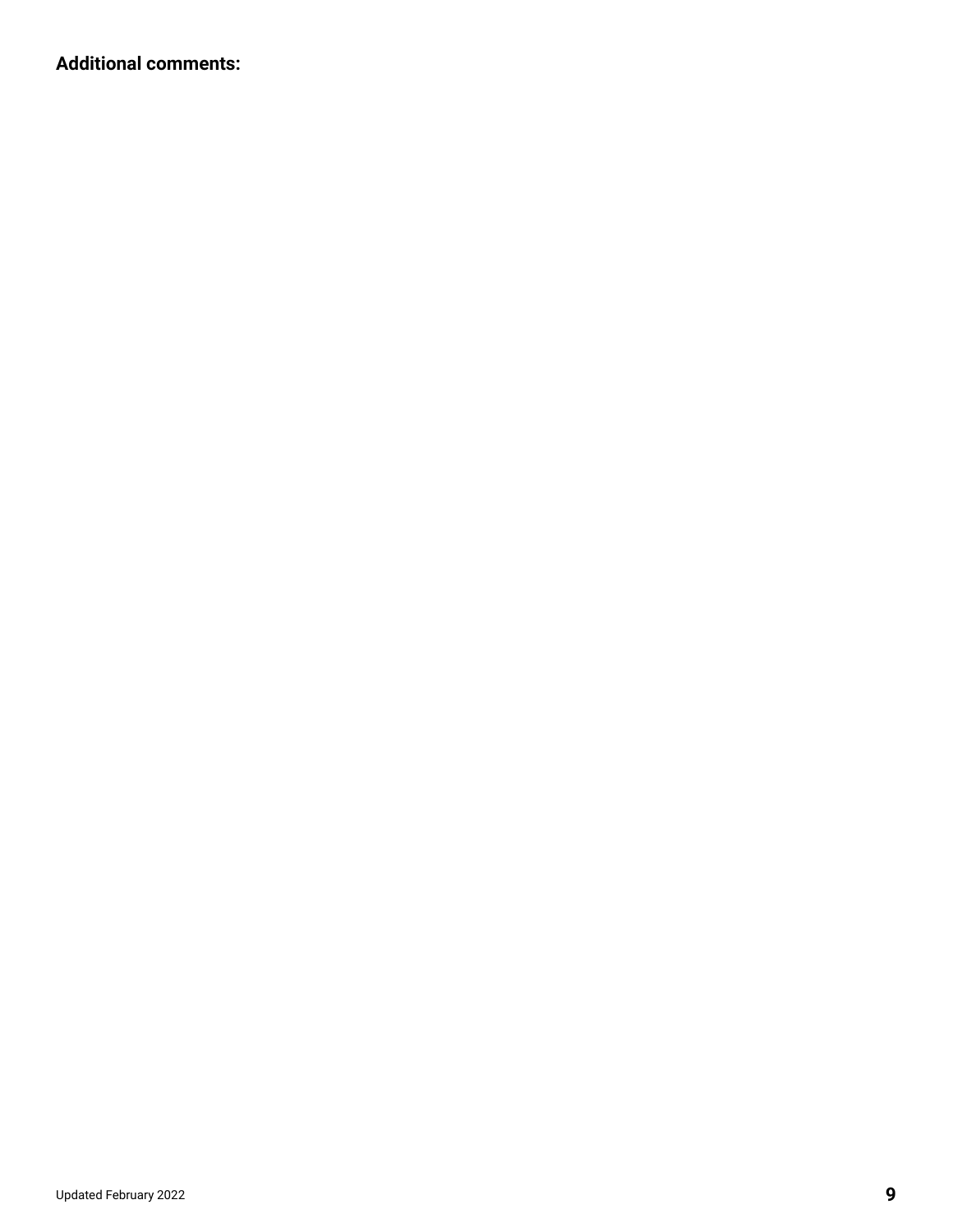

## **Pre-opening inspection**

Practice site #: \_\_\_\_\_\_\_\_\_\_\_\_\_\_\_\_\_\_ Inspection date: \_\_\_\_\_\_\_\_\_\_\_\_\_\_\_\_\_\_\_\_\_\_\_\_\_\_\_

Pharmacy practice consultant name:  $\blacksquare$ 

### **If deficiencies identified**

Any deficiencies identified by the pharmacy practice consultant during the pre-opening inspection must be corrected before the pharmacy is issued a pharmacy licence.

Once all identified deficiencies have been corrected, contact the pharmacy practice consultant as directed below.

#### **Next step(s) for the licensee**

Email the pharmacy practice consultant digital evidence (e.g., photos) demonstrating compliance.

Email the pharmacy practice consultant a completed and signed Professional Declaration form.

Email the pharmacy practice consultant to schedule a re-inspection. A re-inspection fee will apply.

Other:

When the pharmacy practice consultant has confirmed compliance with the legislative requirements, they will inform the licensee that the inspection is complete and to wait for a subsequent email from the registration team. A registration team member will receive a signed copy of this document and email the licensee to confirm the opening date and issue the pharmacy licence.

#### **When compliant with all requirements**

I, the pharmacy practice consultant, can confirm that this pharmacy has met the legislative requirements and is ready to provide pharmacy services.

Proposed pharmacy opening date (per licensee):

Pharmacy phone #:  $P$ harmacy Fax #:

Pharmacy practice consultant's signature Date